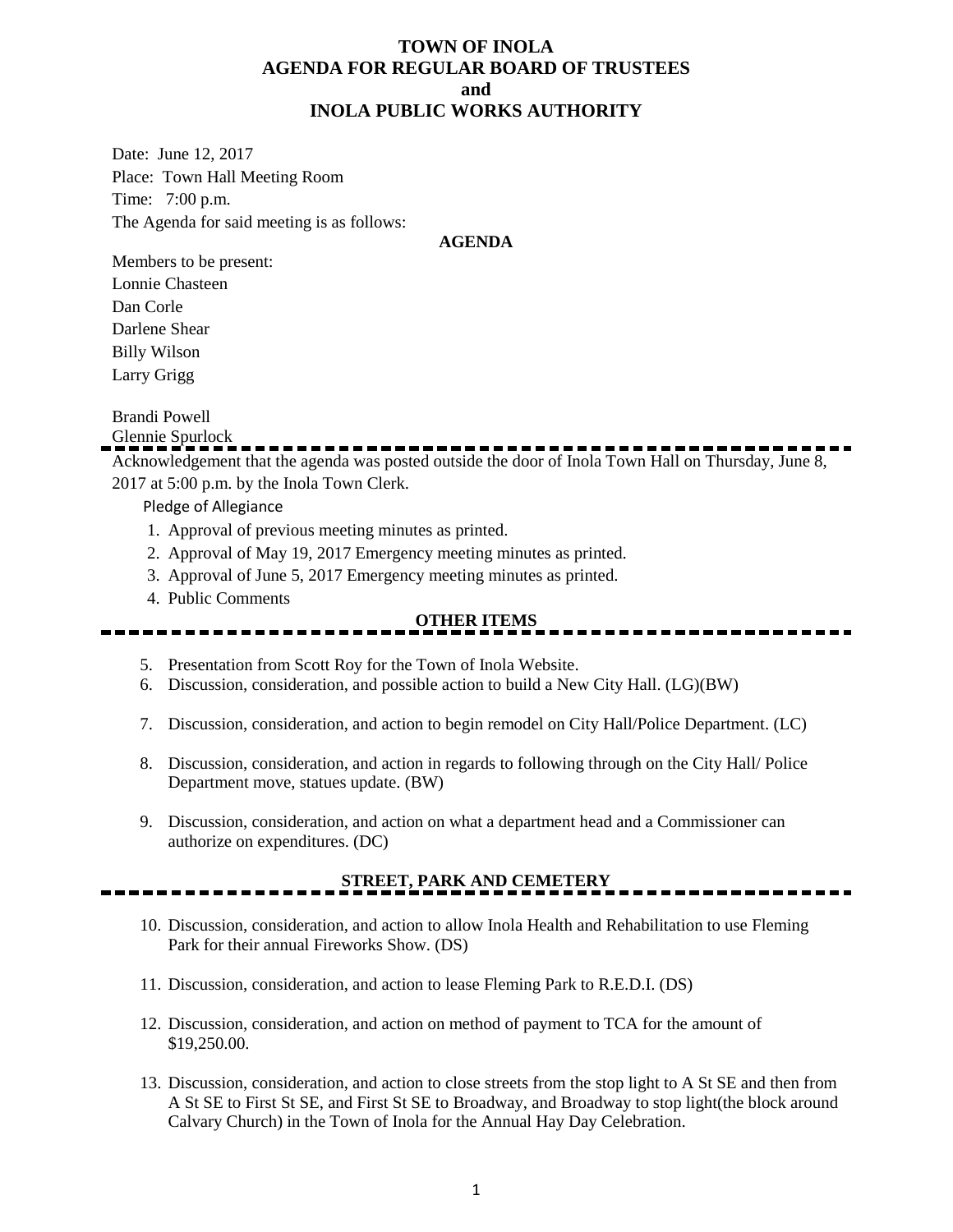- 14. Discussion, consideration, and action to accept Steven Underwood's resignation effective June 1, 2017. (BC)
- 15. Discussion, consideration, and action for proposed Ordinance concerning Controlled Dangerous Substance. (BC)

**FINANCE AND AUDIT**

- 
- 16. Treasurer's Report. 17. Motion to go into PWA.
- 18. Return from PWA.
- 19. Approval of purchase orders as initialed.

#### **MAYOR'S COMMENTS**

20. Motion to adjourn.